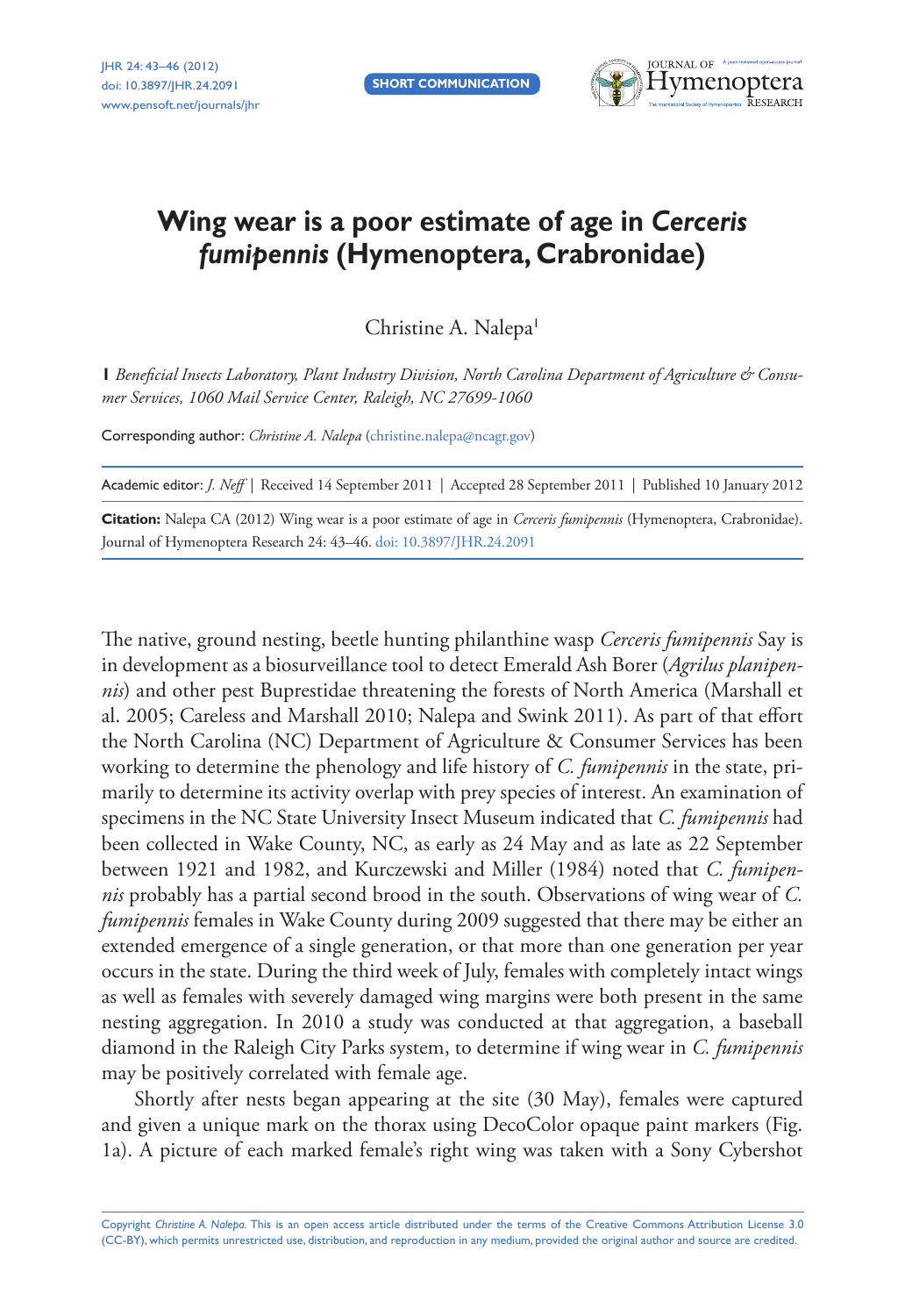

**Figure 1.** Technique used in attempting to determine number of *Cerceris fumipennis* generations per year based on wing wear. **A** Marked female; **B** Field photograph of right wing, showing reference points for analysis; **C**<sup>1</sup> Undamaged wing of Female #2 (30 May); **C**<sup>2</sup> Damaged wing 18 days later. **D** Plot of percent wing damage over time in 9 females, based on pixel counts of before (baseline) vs. after wings.

camera, and the wasp was then released. Subsequently, 11 visits were made to the site over the active season, and during each, an attempt was made to capture and examine all active wasps. If a female hadn't been previously captured, she was marked and her wing condition recorded. In all recaptured females, wing condition was documented if it had been more than 5 days since she was last seen. Four site visits were made during the first week of wasp activity; subsequently, visits were made at least every 2 weeks until the end of the active season at that site (26 July).

A total of 32 females were marked between 30 May and 12 July, and in 23 (72%) the wing was completely undamaged when the female was first captured. Nearly half (47%) of marked females were never recovered. Eight females were recaptured between 10 and 18 days after initial marking. One was found dead on the field 4 days after marking, an apparent casualty of a human foot. Wing damage in these nine wasps was analyzed using the before (baseline) and after photographs, based on the technique of Lehnert (2010). A standard portion of the wing was delineated in Adobe Photoshop®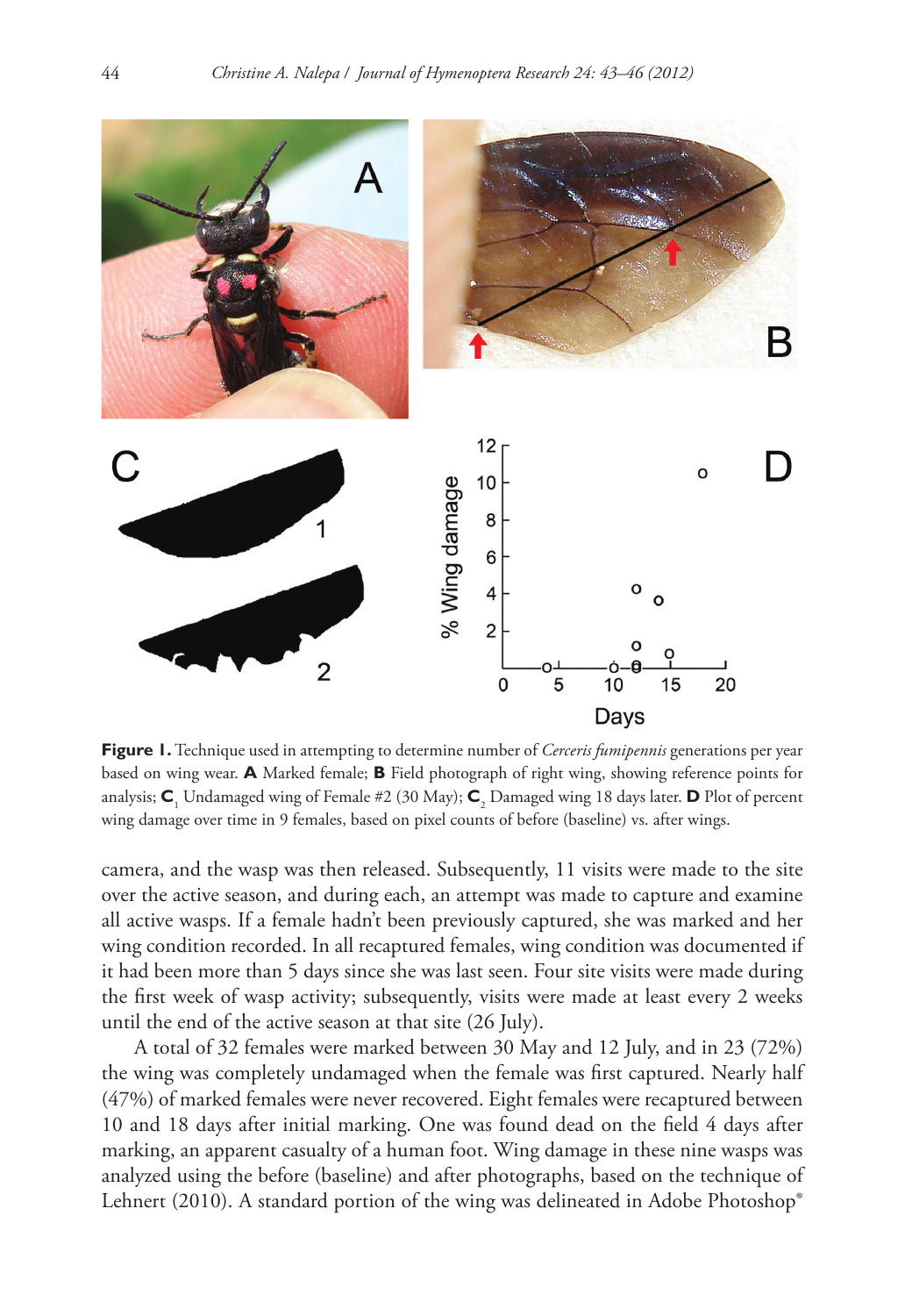(Version 9.0.2) by drawing a line through two reference points: where vein  $Cu<sub>th</sub>$  meets the wing margin, and at the junction of *M* and *3r-m* (Fig. 1b). That portion of the image was excised, the color removed, and the contrast adjusted so that the wing appeared black on a white background (Fig. 1c). ImageJ software (National Institute of Health, public domain) was then used to obtain pixel counts in the before and after wing tips to estimate percent wing damage. Percent damage was plotted against the number of days elapsed between the before and after photographs to determine if wing damage could be correlated with a given female's age.

The relationship between days elapsed and percent wing damage was inconsistent (Fig. 1d). A few females contributed to a trend of increased damage with time, but in others, the wings remain intact or nearly so over the same period. The wings of two females were completely unchanged over a 10-12 day interval. The results indicate that wing damage is of little use in assessing *C. fumipennis* age and consequently the number of generations of the wasp in central NC. Wing damage probably results primarily from digging and maintaining a nest and intraspecific aggression, and is therefore likely to be associated with behavioral variation. Females of *C. fumipennis* obtain nests by re-using their natal nest, digging a new one, or usurping one from another female; contention of nest ownership may involve brief fights (Mueller et al. 1992). A female that digs a nest in hard substrate, then defends it from a number of conspecifics would be prone to more wing wear than one that claims ownership of a relatively uncontested existing nest. Both substrate characteristics and nesting strategy, then, would contribute to variation in wing wear. Although not examined in the present study, mandibular wear may exhibit similar behavior dependent variation. In conclusion, wing wear is not an appropriate measure of female age in *C. fumipennis*, but the Lehnert (2010) technique may be of use in other hymenopteran taxa.

## **Acknowledgements**

I thank Lynn Warren and the Raleigh Department of Parks and Recreation for permission to work on the ball diamond. The study was funded by Forest Health Protection, USDA Forest Service.

## **References**

- Careless P, Marshall SA (2010) Working with the smoky-winged beetle bandit. Bulletin de la Société d'entomologie du Canada 42: 25–29. [[http://www.cerceris.info/pdf/esc\\_bulle](http://www.cerceris.info/pdf/esc_bulletin_%20careless&marshall.pdf)[tin\\_%20careless&marshall.pdf](http://www.cerceris.info/pdf/esc_bulletin_%20careless&marshall.pdf)]
- Kurczewski FE, Miller RC (1984) Observations on the nesting of three species of *Cerceris* (Hymenoptera: Sphecidae). Florida Entomologist 67: 146–154. [doi: 10.2307/3494114](http://dx.doi.org/10.2307/3494114)
- Lehnert M (2010) New protocol for measuring Lepidoptera wing damage. Journal of the Lepidopterist's Society 1: 29–32.